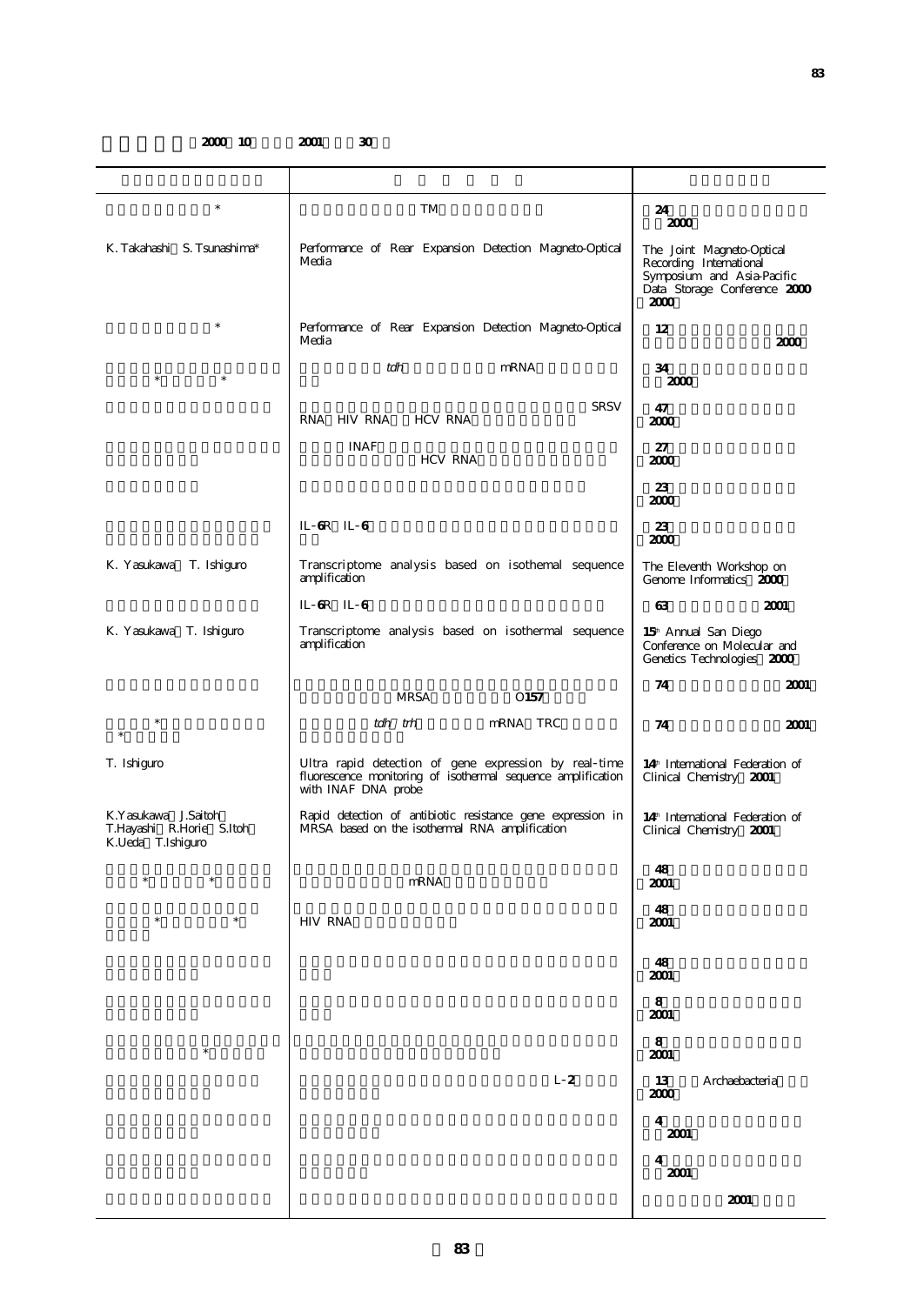|                                                                                   |                                                                                                                                                       | 2001                                                                              |      |
|-----------------------------------------------------------------------------------|-------------------------------------------------------------------------------------------------------------------------------------------------------|-----------------------------------------------------------------------------------|------|
|                                                                                   |                                                                                                                                                       | 2001                                                                              |      |
|                                                                                   |                                                                                                                                                       | 2001                                                                              |      |
|                                                                                   | L <sub>2</sub>                                                                                                                                        | 121                                                                               | 2001 |
|                                                                                   |                                                                                                                                                       |                                                                                   |      |
|                                                                                   |                                                                                                                                                       |                                                                                   | 2001 |
|                                                                                   |                                                                                                                                                       |                                                                                   |      |
|                                                                                   |                                                                                                                                                       | 53<br>2001                                                                        |      |
|                                                                                   |                                                                                                                                                       |                                                                                   |      |
|                                                                                   |                                                                                                                                                       | 6 LC                                                                              | 2001 |
|                                                                                   |                                                                                                                                                       | 2001                                                                              |      |
|                                                                                   |                                                                                                                                                       | 62                                                                                |      |
|                                                                                   |                                                                                                                                                       | 2001                                                                              |      |
|                                                                                   |                                                                                                                                                       | Separation Sciences 2001 2001                                                     |      |
|                                                                                   |                                                                                                                                                       | 2001<br>2001                                                                      |      |
|                                                                                   | Novel Ion Chromatographic System with a Switching<br>Equipment for Suppressor                                                                         | 2001 2001                                                                         |      |
| $\ast$                                                                            | The Characteristics of New Ion Exchange Columns                                                                                                       | HPLC kyoto 2001                                                                   |      |
|                                                                                   | IC 2001                                                                                                                                               | 38                                                                                | 2001 |
|                                                                                   | EIA                                                                                                                                                   | 3                                                                                 |      |
| $\ast$                                                                            |                                                                                                                                                       | 2000                                                                              |      |
|                                                                                   | EIA                                                                                                                                                   | 10                                                                                | 2001 |
|                                                                                   |                                                                                                                                                       |                                                                                   |      |
|                                                                                   |                                                                                                                                                       | 40                                                                                | 2000 |
|                                                                                   |                                                                                                                                                       |                                                                                   |      |
| Y. Hattori T. Akamizu*<br>M. Saijo* N. Kanamoto*<br>K. Moriyama* K. Nakao*        | Secretion, ligand binding and autoantibody interaction of<br>the ectodomain of thyrotropin receptor produced by the<br>recombinant baculovirus system | 12 <sup>h</sup> International Thyroid<br>Congress 2000                            |      |
| Y. Hattori T. Akamizu*<br>M. Saijo* N. Kanamoto*<br>K. Moriyama* N. Ito*          | Secretion, ligand binding and autoantibody interaction of<br>the ectodomain of thyrotropin receptor produced by the<br>recombinant baculovirus system | 8 <sup>h</sup> International Symposium on<br>Molecular Thyroidology 2001          |      |
| K.Nakao*                                                                          |                                                                                                                                                       |                                                                                   |      |
| $\ast$<br>$\ast$                                                                  |                                                                                                                                                       | 74                                                                                |      |
| $\ast$<br>×                                                                       | TSH                                                                                                                                                   | 2001                                                                              |      |
| $\ast$                                                                            | AIA 21 PSA ST                                                                                                                                         |                                                                                   | 33   |
| $\ast$<br>$\ast$                                                                  |                                                                                                                                                       | 2001                                                                              |      |
|                                                                                   |                                                                                                                                                       |                                                                                   |      |
|                                                                                   | <b>HPLC</b>                                                                                                                                           | 40                                                                                | 2000 |
|                                                                                   |                                                                                                                                                       |                                                                                   |      |
| K. Hara* Y. Morita*<br>H. Kamihata*<br>Y. Hirowatari<br>T. Iwasaka* H. Takahashi* | Usefulness of Measurement of Plasma and Whole Blood<br>Serotonin Levels in Patient with Ischemic Heart Disease                                        | The 65th Annual Scientific<br>Meeting of the Japanese<br>Circulation Society 2001 |      |
| $\ast$<br>$\ast$<br>$\ast$                                                        |                                                                                                                                                       | 33                                                                                | 2001 |
|                                                                                   | IDL                                                                                                                                                   |                                                                                   |      |
| ×<br>$\ast$                                                                       |                                                                                                                                                       | 48                                                                                |      |
|                                                                                   |                                                                                                                                                       | 2001                                                                              |      |
| ×                                                                                 |                                                                                                                                                       |                                                                                   |      |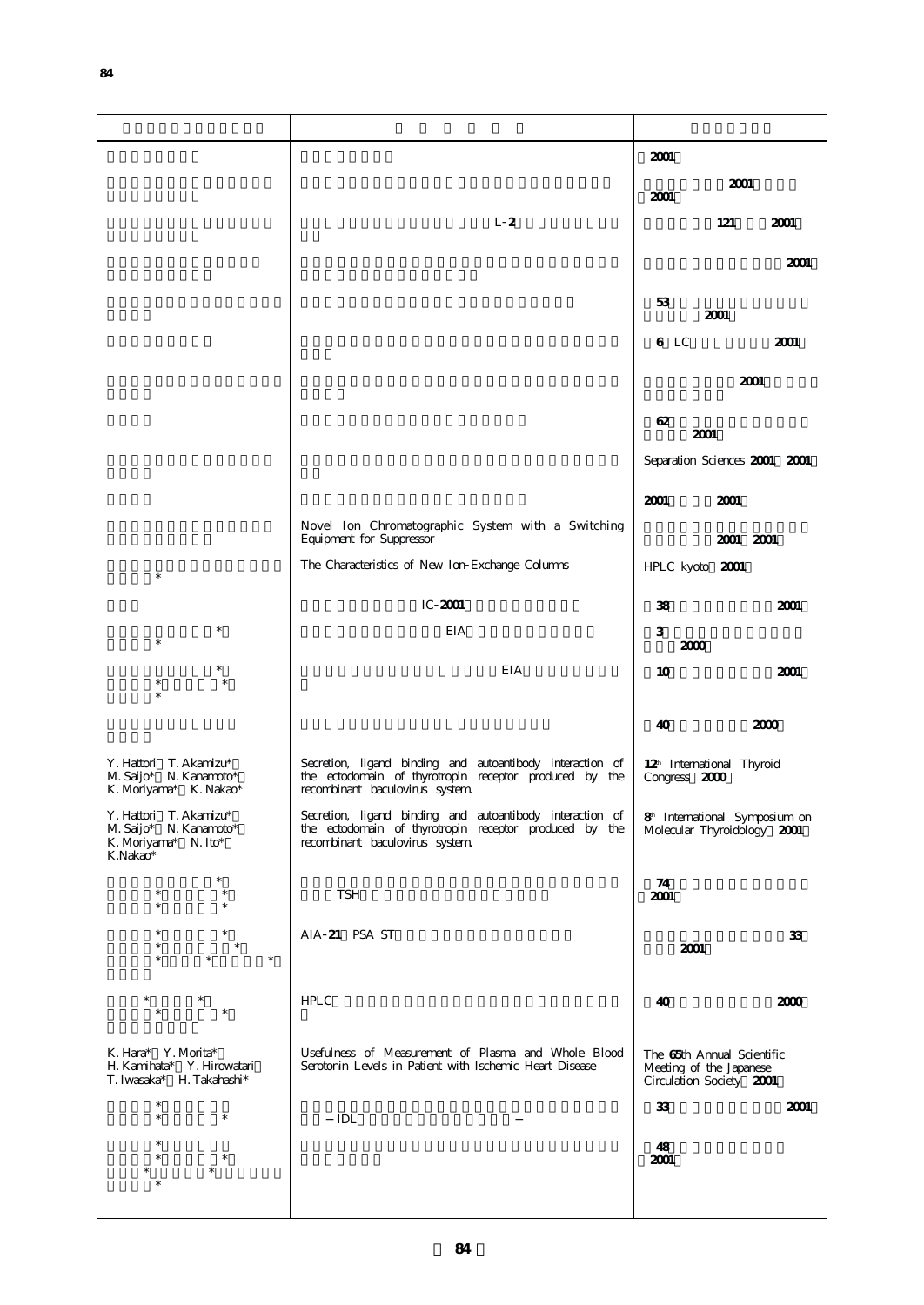| H. Yoshida* N. Tada*<br>H. Kurosawa* K. Domitsu*<br>Y. Hirowatari      | A New Convenient Method for Determination of IDL<br>Cholesterol                                                             | XIV International Symposium on<br>Drags Affecting Lipid<br>Metabolism 2001 |  |
|------------------------------------------------------------------------|-----------------------------------------------------------------------------------------------------------------------------|----------------------------------------------------------------------------|--|
|                                                                        |                                                                                                                             | 33<br>2001                                                                 |  |
| M. Yamaguchi H. Miyata                                                 | Strain hardening Behavior in Elongational Viscosity for<br>Blends of Linear polymer and Crosslinked polymer                 | ANTEC 2001                                                                 |  |
| M. Yamaguchi                                                           | Flow Instability of Plasticized Poly Vinyl Chloride                                                                         | The Polymer Processing Society<br>17 2001                                  |  |
| M. Yamaguchi M. Takahashi*                                             | Rheological Properties of LDPE Produced by Different<br>Process                                                             | 3rd Pacific Conference on<br>Rheology 2001                                 |  |
| $\ast$                                                                 |                                                                                                                             | 50<br>2001                                                                 |  |
|                                                                        |                                                                                                                             | 2001                                                                       |  |
|                                                                        |                                                                                                                             | 50<br>2001                                                                 |  |
|                                                                        | Development of novel metallocene catalysts for the<br>production of ethylene copolymerization in a high pressure<br>process | 2001                                                                       |  |
| $\ast$                                                                 |                                                                                                                             | 2001<br>48                                                                 |  |
|                                                                        |                                                                                                                             | 50<br>2001                                                                 |  |
|                                                                        | $\boldsymbol{2}$                                                                                                            | 13                                                                         |  |
|                                                                        | Salt-bearing LSX                                                                                                            | 16                                                                         |  |
|                                                                        |                                                                                                                             | 50                                                                         |  |
| $\ast$                                                                 | $Li_{1-x}Mn_{2-x}O_4$                                                                                                       | 41                                                                         |  |
|                                                                        | <b>SDA</b><br><b>FER</b>                                                                                                    | 16                                                                         |  |
|                                                                        |                                                                                                                             | 41                                                                         |  |
|                                                                        | Dynamic Adsorption Properties of Li lon Exchanged Zeplite<br>Adsorbents                                                     | $\tau$                                                                     |  |
| H. Kometani Y. Tamano<br>T. Masuda Roger Van Maris*<br>Kenneth M. Gay* | The Investigation of Amine Emissions From Polyurethane<br>Foam                                                              | Polyurethanes 2000 API2000                                                 |  |
|                                                                        |                                                                                                                             | 21                                                                         |  |
|                                                                        |                                                                                                                             |                                                                            |  |
| $\ast$                                                                 |                                                                                                                             | 121                                                                        |  |
|                                                                        | LiMn <sub>2</sub> O <sub>4</sub>                                                                                            | 36                                                                         |  |
| $\ast$<br>*                                                            |                                                                                                                             | 79<br>2001                                                                 |  |
|                                                                        | Structural Defects and Stability of FER Synthesized with<br>Different Structure Directing Agents                            | 13th International Zeolite<br>Conference                                   |  |
| $\ast$                                                                 | Al Ordering in a Dachiardite Framework                                                                                      | 13th International Zeolite<br>Conference                                   |  |